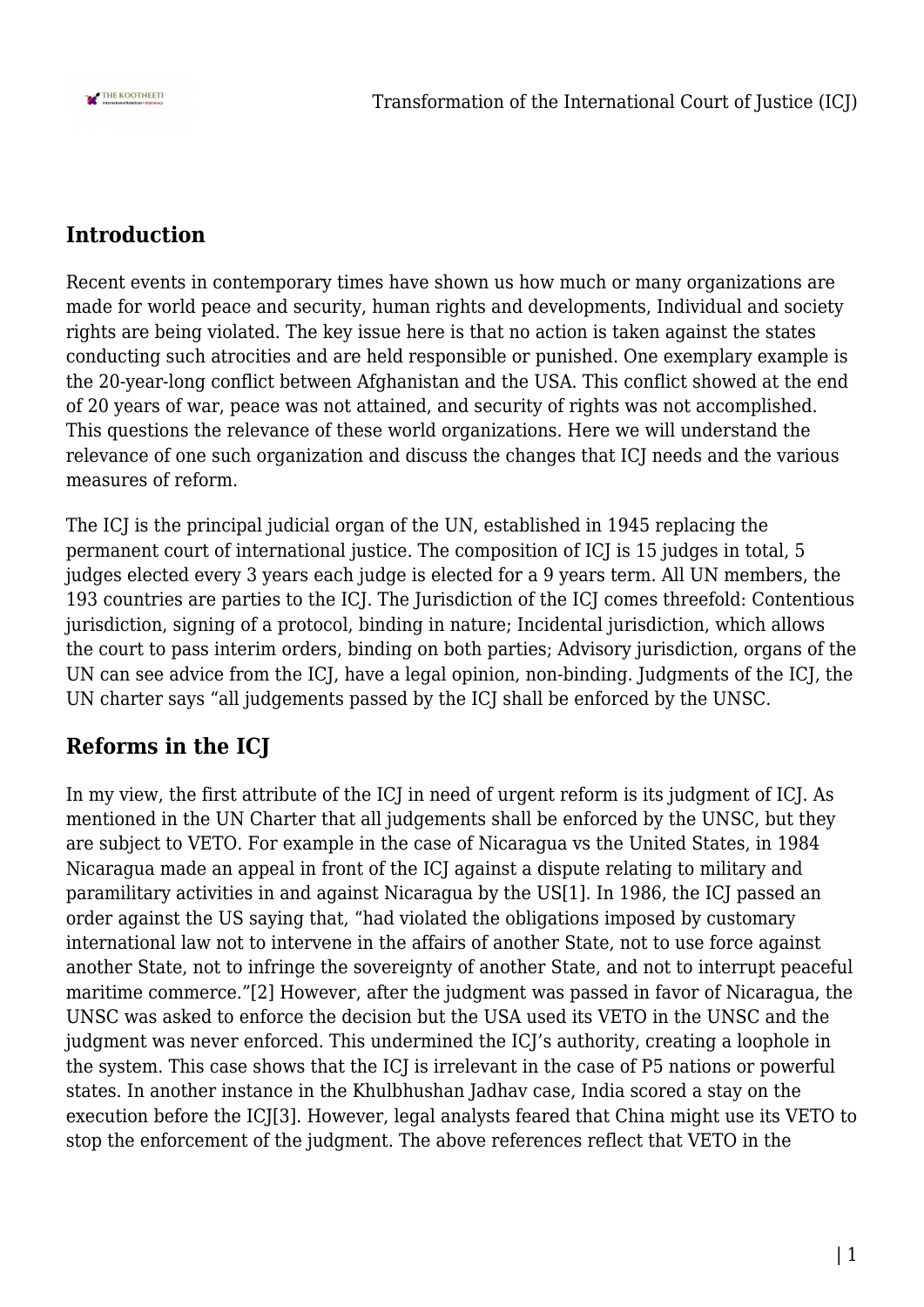

judgment enforcement of the ICJ by the UNSC has been used as a tool by the members to cherish their own political agenda. Instead, the enforcement of the judgment should be done by the ICJ itself; this would not lead to countries or their allies using VETO as a scapegoat for legal matters. Furthermore in the case of judgements bias plays a huge role.



Image source: www.icj-cij.org

The ICJ judgements are often characterized as political rather than integral. Ironically The ICJ judgements are "Bad law, good politics". One such example where politics played a greater role than law is the Kosovo judgment in 2010. ICJ said, "the declaration of independence of Kosovo adopted on 17 February 2008 did not violate international law". However territorial sovereignty and integrity of states are granted by the UN Charter. In the Kosovo judgment this statement of the UN Charter was ignored, many analysts say that this was done due to the bias and political nature of the ICJ judges. Another case is USA vs Iran, where the US diplomats were held, hostages. Even though the ICJ passed an order against Iran, it still said that Iranian states were not involved. This approach of the ICJ is